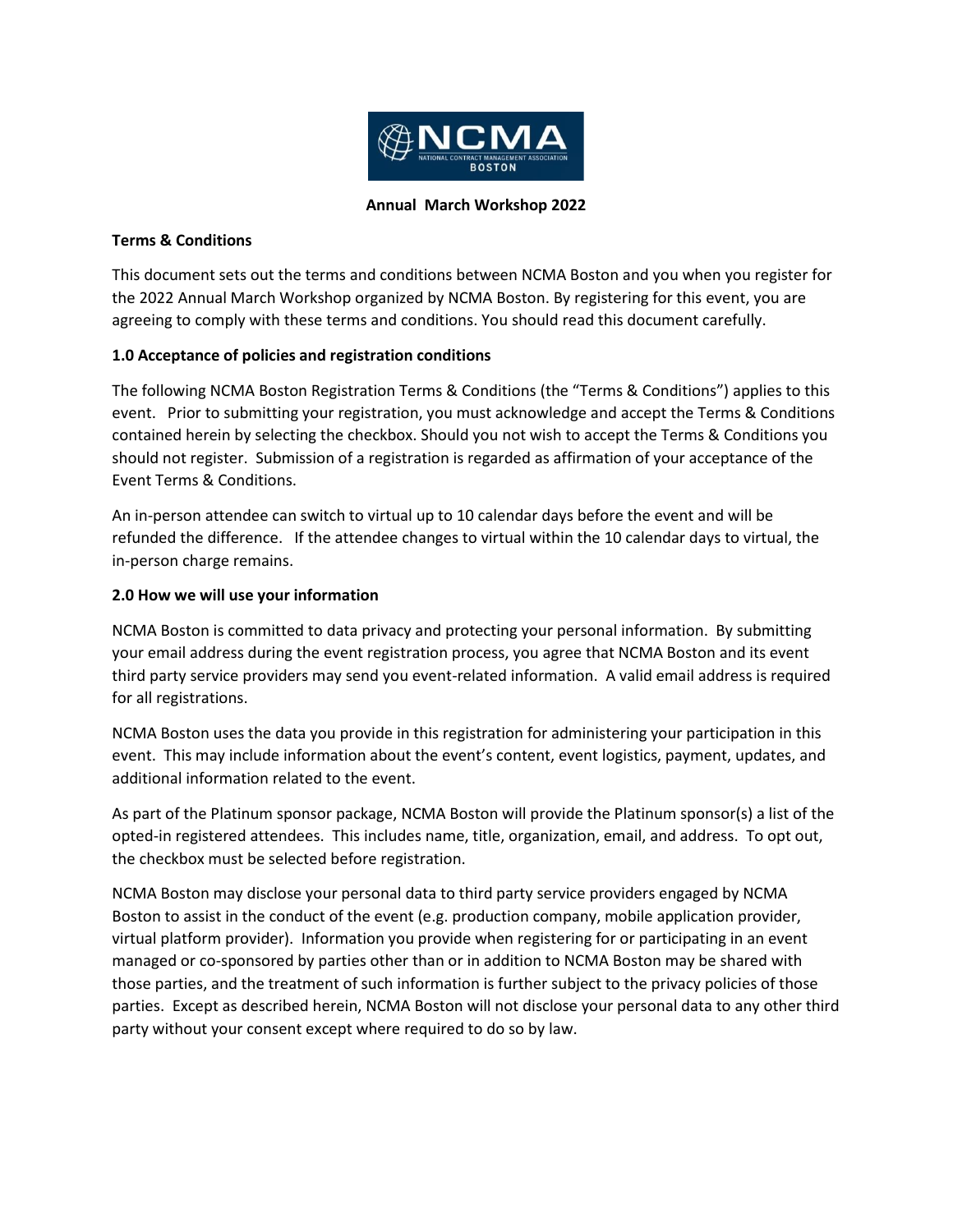### **3.0 Nondiscrimination policy**

NCMA Boston prohibits discrimination, harassment, and bullying against any person for any reason—for example, because of age, ancestry, color, disability or handicap, national origin, race, religion, gender, sexual or affectional orientation, gender identity, appearance, matriculation, political affiliation, marital status, veteran status, or any other characteristic protected by law.

# **4.0 Event conduct and safety**

NCMA Boston is committed to providing a safe, productive, and welcoming environment to all participants, including staff and vendors, at the NCMA Boston March Workshop. NCMA Boston has no tolerance for discrimination, harassment, or bullying in any form at NCMA Boston-related events. Participants are expected to adhere to these principles and respect the rights of others.

What To Do If You Witness or are Subjected to Unacceptable Behavior: Participants should report any behavior inconsistent with these principles to onsite event staff. Event staff will be happy to help participants contact venue security or local law enforcement, provide escorts, or otherwise assist those experiencing harassment to feel safe for the duration of the event. We value your attendance.

You may also contact NCMA Boston directly to report a concern at [marchworkshop@ncmaboston.org](mailto:marchworkshop@ncmaboston.org)

# **4.1 COVID19**

If physically attending 2022 Annual March Workshop, participant agrees that the day of the event, they will not attend if they are experiencing any COVID-19 symptoms, in the past 10 days prior have tested positive for COVID-19, and in the last 10 days prior have been in close contact with someone who has tested positive for COVID-19. Participant agrees to wear a mask covering both mouth and nose and socially distance to the extent practicable.

### **5.0 Liability waiver & release**

In consideration of being allowed to register for, and participate in the event, you hereby warrant and represent that you are age 18 or above and freely waive, release from liability, assume all risks, and covenant not to sue NCMA Boston, NCMA, or its members, employees, board members, agents, or volunteers for any expense, loss, damage, personal injury, including loss of life, illness, including but not limited to COVID-19, disability, property damage, or property theft or actions of any kind that you may hereafter suffer or sustain before, during, or after the event, unless said expense, loss, damage, personal injury, including loss of life, illness, disability, property damage or property theft or actions of any kind is caused by the sole, gross negligence of NCMA Boston. This Liability Waiver and Release is specifically binding upon your heirs and assigns and is knowingly given.

# **6.0 Service as an invited speaker**

If you agree to speak at an NCMA Boston sponsored event, we may share your contact and biographical information with event attendees. Sometimes we may also request a photograph. In other cases, we post on the respective event website information such as your name, employer, physical work address, work email address, as well as a link to your company website and/or professional LinkedIn page available to the public. This is so that visitors to the event website, including event attendees and speakers, can contact you with questions and requests for more information, and to provide feedback if